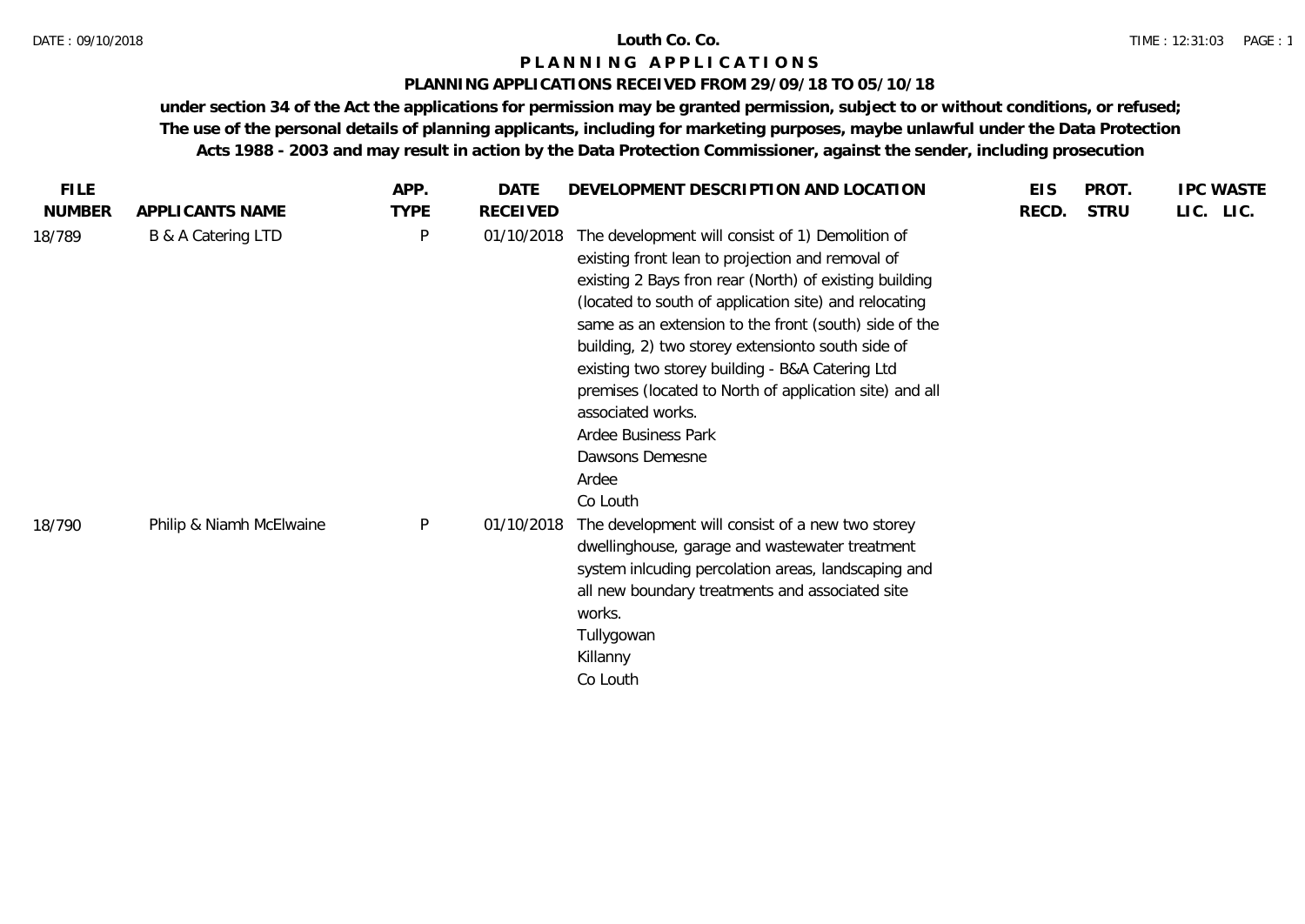### **PLANNING APPLICATIONS RECEIVED FROM 29/09/18 TO 05/10/18**

| <b>FILE</b>   |                       | APP.        | <b>DATE</b>     | DEVELOPMENT DESCRIPTION AND LOCATION                                                                                                                                                                                                                                                                                                                                                                                                        | <b>EIS</b> | PROT.       | <b>IPC WASTE</b> |
|---------------|-----------------------|-------------|-----------------|---------------------------------------------------------------------------------------------------------------------------------------------------------------------------------------------------------------------------------------------------------------------------------------------------------------------------------------------------------------------------------------------------------------------------------------------|------------|-------------|------------------|
| <b>NUMBER</b> | APPLICANTS NAME       | <b>TYPE</b> | <b>RECEIVED</b> |                                                                                                                                                                                                                                                                                                                                                                                                                                             | RECD.      | <b>STRU</b> | LIC. LIC.        |
| 18/791        | Gerard Keaskin        | R           | 01/10/2018      | The development will consist of: Retention of a rear<br>extension to an existing dwelling house and<br>associated site development works, permission for<br>an extension to the side of an existing dwelling<br>house and associated site development works.<br>Whitehouse Cross<br>Dromiskin<br>Dundalk<br>Co Louth                                                                                                                        |            |             |                  |
| 18/792        | Carla & Shane Brennan | P           | 01/10/2018      | The development consists of one domestic garage<br>with gym/home office to first floor level to rear of<br>existing dwellinghouse and all associated site works.<br>Rampark Grove<br>Jenkinstown<br>Dundalk<br>Co Louth                                                                                                                                                                                                                     |            |             |                  |
| 18/793        | Marina Quinnlan       | P           | 01/10/2018      | Permission for demolition of my existing derelict two<br>storey dwelling and construction of a new<br>replacement two storey dwelling incorporating a<br>garage to the lower ground floor with renovation<br>works to existing out buildings to the rear, new<br>vehicular entrance, effluent treatment system and<br>percolation area and all associated site development<br>works.<br>Glenmore<br>Castletowncooley<br>Dundalk<br>Co Louth |            |             |                  |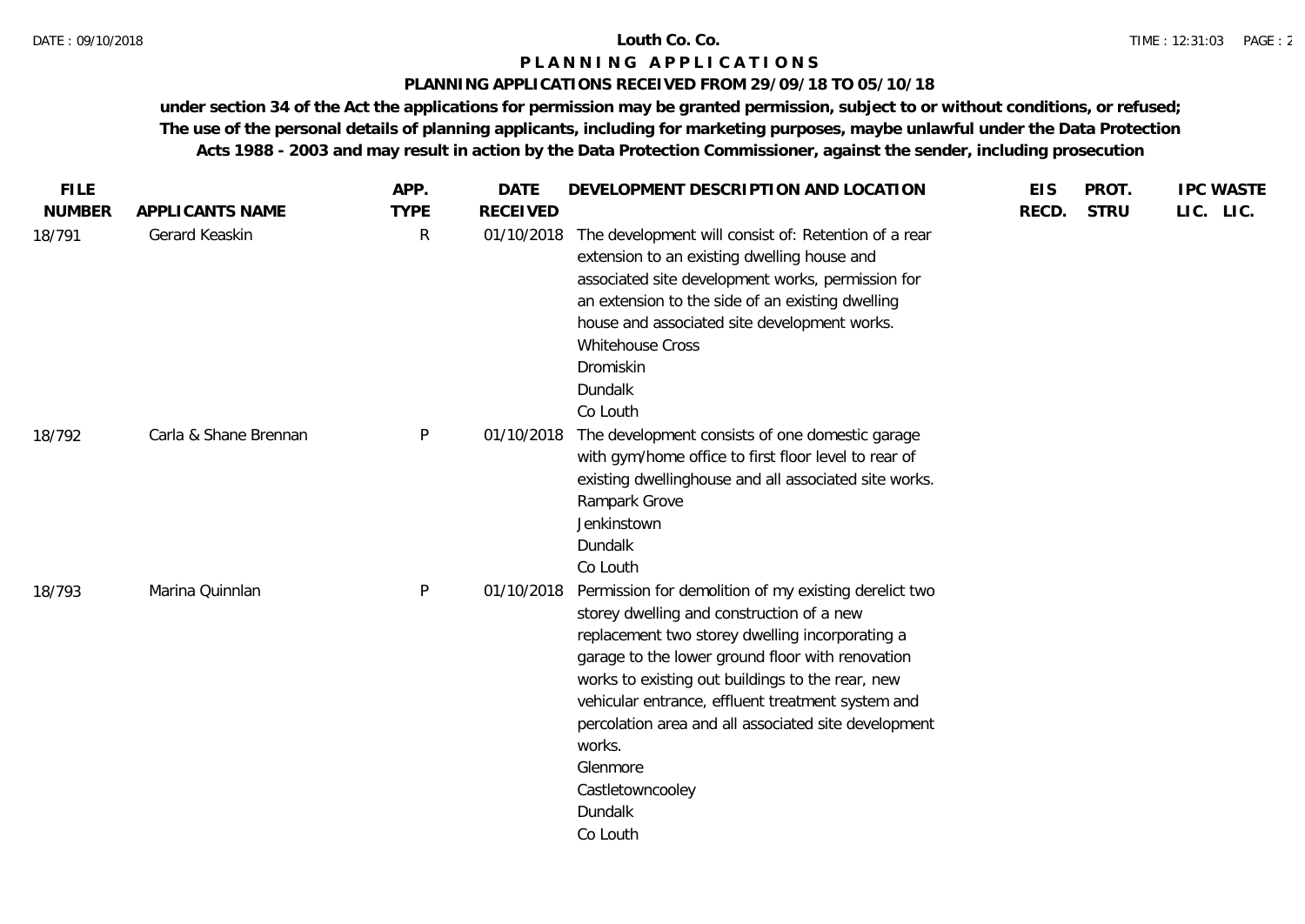### **PLANNING APPLICATIONS RECEIVED FROM 29/09/18 TO 05/10/18**

| <b>FILE</b>   |                 | APP.        | <b>DATE</b>     | DEVELOPMENT DESCRIPTION AND LOCATION                       | <b>EIS</b> | <b>PROT</b> | <b>IPC WASTE</b> |
|---------------|-----------------|-------------|-----------------|------------------------------------------------------------|------------|-------------|------------------|
| <b>NUMBER</b> | APPLICANTS NAME | <b>TYPE</b> | <b>RECEIVED</b> |                                                            | RECD.      | <b>STRU</b> | LIC. LIC.        |
| 18/794        | Alan McGeogh    | P.          |                 | 02/10/2018 Permisson sought for dwelling house, wastewater |            |             |                  |
|               |                 |             |                 | treatment unit and percolation area and all                |            |             |                  |
|               |                 |             |                 | associated site works.                                     |            |             |                  |
|               |                 |             |                 | Slieveboy                                                  |            |             |                  |
|               |                 |             |                 | Dunleer                                                    |            |             |                  |
|               |                 |             |                 | Co Louth                                                   |            |             |                  |
|               |                 |             |                 |                                                            |            |             |                  |
|               |                 |             |                 |                                                            |            |             |                  |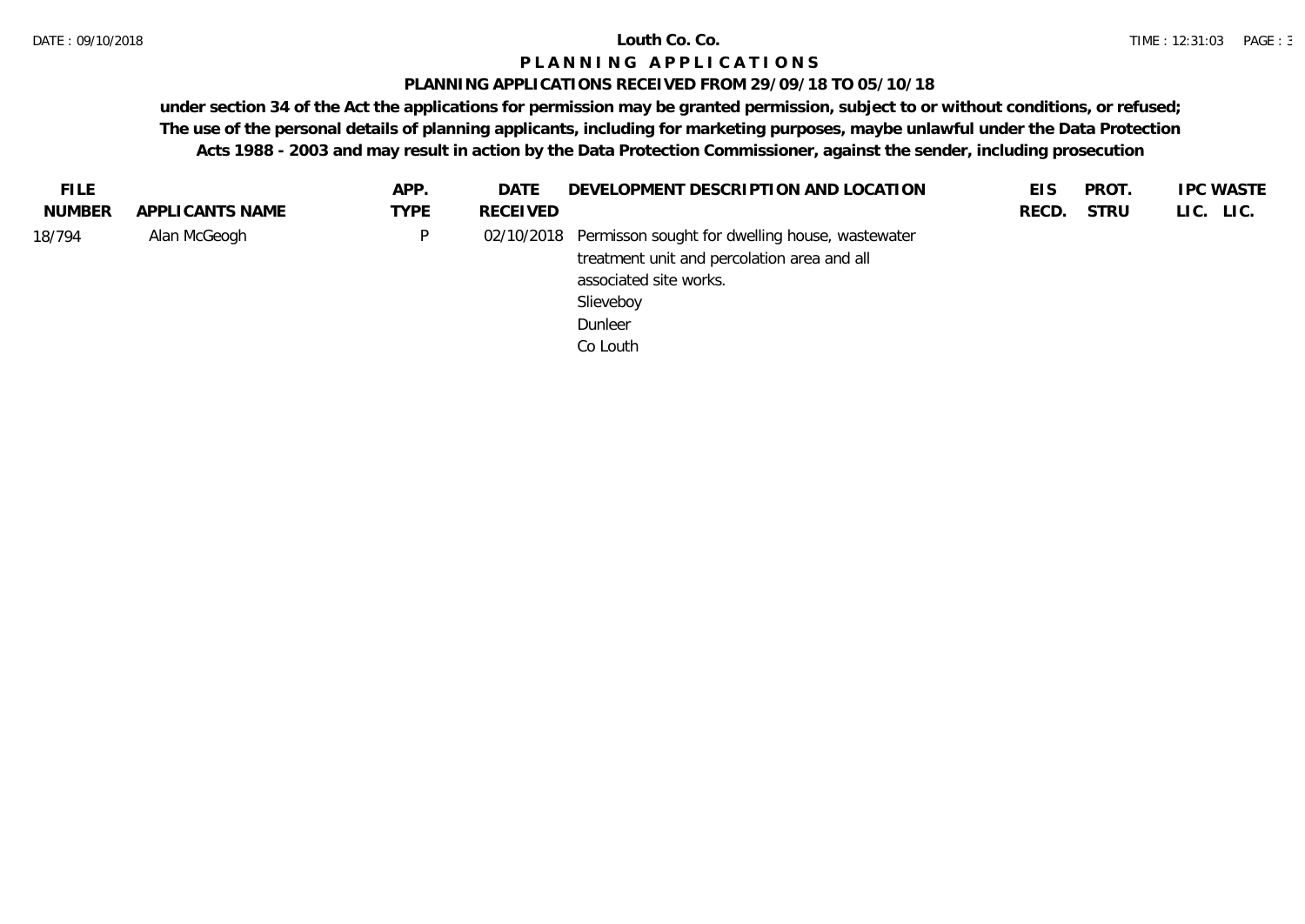#### DATE : 09/10/2018 **Louth Co. Co.**

## **P L A N N I N G A P P L I C A T I O N S**

### **PLANNING APPLICATIONS RECEIVED FROM 29/09/18 TO 05/10/18**

| <b>FILE</b>   |                 | APP.        | DATE            | DEVELOPMENT DESCRIPTION AND LOCATION                | <b>EIS</b> | PROT.       | <b>IPC WASTE</b> |
|---------------|-----------------|-------------|-----------------|-----------------------------------------------------|------------|-------------|------------------|
| <b>NUMBER</b> | APPLICANTS NAME | <b>TYPE</b> | <b>RECEIVED</b> |                                                     | RECD.      | <b>STRU</b> | LIC. LIC.        |
| 18/795        | Jan C Van Dijk  | P           | 02/10/2018      | SHD: Pre Application Request lodged with An Bord    |            |             |                  |
|               |                 |             |                 | Pleanála. The proposed development consists of      |            |             |                  |
|               |                 |             |                 | 142no. apartments (58no. 1-bed, 64no. 2-bed and     |            |             |                  |
|               |                 |             |                 | 20no. 3-bed) in five buildings, ranging in height   |            |             |                  |
|               |                 |             |                 | from two to five storey on a site measuring 1.52ha. |            |             |                  |
|               |                 |             |                 | A creche (122.4sqm) and community room              |            |             |                  |
|               |                 |             |                 | (121.5sqm) are also proposed to serve the           |            |             |                  |
|               |                 |             |                 | development together with parking, roadways and     |            |             |                  |
|               |                 |             |                 | ancillary site works including landscaping and      |            |             |                  |
|               |                 |             |                 | boundary treatments. Access will be via a roadway   |            |             |                  |
|               |                 |             |                 | and new entrance on to the R215 Inner Relief Road   |            |             |                  |
|               |                 |             |                 | permitted under P.A. Re. 16/803 (ABP Ref.           |            |             |                  |
|               |                 |             |                 | 15.247929). PLEASE NOTE THAT LOUTH COUNTY           |            |             |                  |
|               |                 |             |                 | COUNCIL IS NOT THE DECISION MAKER. THIS             |            |             |                  |
|               |                 |             |                 | APPLICATION HAS BEEN LODGED WITH AN BORD            |            |             |                  |
|               |                 |             |                 | PLEANÁLA (ABP) UNDER THE PLANNING &                 |            |             |                  |
|               |                 |             |                 | DEVELOPMENT (HOUSING) AND RESIDENTIAL               |            |             |                  |
|               |                 |             |                 | TENANCIES ACT 2016 AND SECTION 4(1) OF THE          |            |             |                  |
|               |                 |             |                 | PLANNING & DEVELOPMENT (STRATEGIC                   |            |             |                  |
|               |                 |             |                 | HOUSING DEVELOPMENT) REGULATIONS 2017.              |            |             |                  |
|               |                 |             |                 | LOUTH COUNTY COUNCIL DOES NOT HAVE A                |            |             |                  |
|               |                 |             |                 | PUBLIC FILE FOR VIEWING. ANY QUERIES                |            |             |                  |
|               |                 |             |                 | SHOULD BE DIRECTED TO AN BORD PLEANÁLA              |            |             |                  |
|               |                 |             |                 | DIRECTLY AT PLEANALA.IE OR (01) 858 8100 or         |            |             |                  |
|               |                 |             |                 | Lo-call 1890 275 175                                |            |             |                  |
|               |                 |             |                 | Inner Relief Road (R215)                            |            |             |                  |
|               |                 |             |                 | Dundalk                                             |            |             |                  |
|               |                 |             |                 | Co Louth                                            |            |             |                  |
|               |                 |             |                 |                                                     |            |             |                  |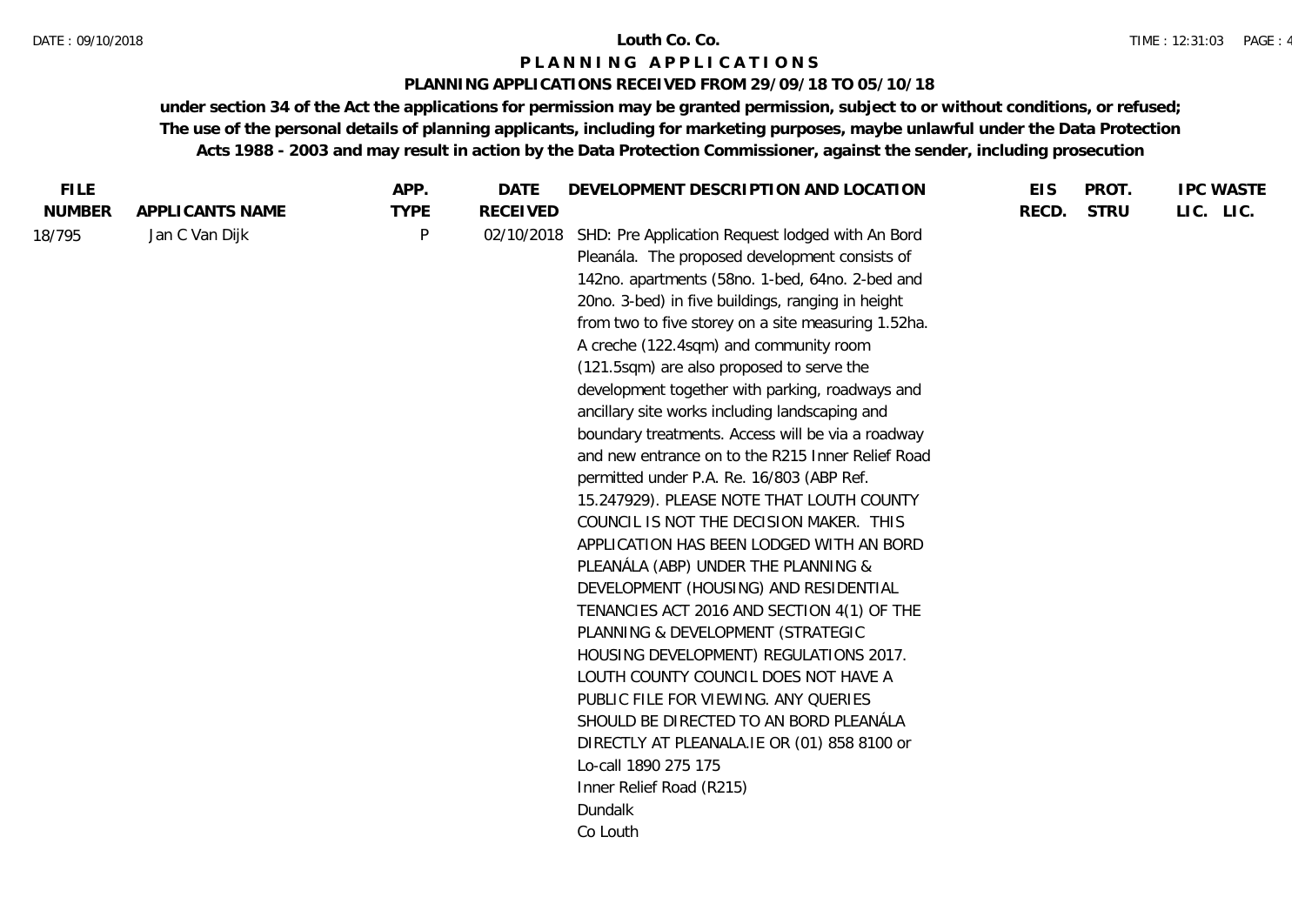### **PLANNING APPLICATIONS RECEIVED FROM 29/09/18 TO 05/10/18**

| <b>FILE</b>   |                 | APP.         | <b>DATE</b>     | DEVELOPMENT DESCRIPTION AND LOCATION                                                                                                                                                                                                                                                                                              | <b>EIS</b> | PROT.       | <b>IPC WASTE</b> |
|---------------|-----------------|--------------|-----------------|-----------------------------------------------------------------------------------------------------------------------------------------------------------------------------------------------------------------------------------------------------------------------------------------------------------------------------------|------------|-------------|------------------|
| <b>NUMBER</b> | APPLICANTS NAME | <b>TYPE</b>  | <b>RECEIVED</b> |                                                                                                                                                                                                                                                                                                                                   | RECD.      | <b>STRU</b> | LIC. LIC.        |
| 18/796        | Roisin keenan   | P            | 02/10/2018      | Portacabin for storage at rear of premises<br>36 Doolargy Avenue<br>Muirhevnamor<br>Dundalk<br>Co Louth                                                                                                                                                                                                                           |            |             |                  |
| 18/797        | Tony Heagerty   | $\mathsf{R}$ | 01/10/2018      | Permission for retention of A. as built ground floor<br>extension with basement to same, B. All associated<br>site works.<br>No. 112 Cord Road<br>Drogheda<br>Co Louth                                                                                                                                                            |            |             |                  |
| 18/798        | Michael White   | P            | 03/10/2018      | The development will consist of a dwelling house<br>and associated site development works.<br><b>Bothar Maol</b><br>Blackrock<br>Co Louth                                                                                                                                                                                         |            |             |                  |
| 18/799        | James Flannery  | P            | 02/10/2018      | Permisson to construct a single storey dwelling<br>house complete with new entrance, new site<br>boundaries, retain existing car parking spaces,<br>rainwater harvesting tank, connection to all main<br>services and all internal, external and site works.<br><b>Black Bull Cottages</b><br>Dublin Road<br>Drogheda<br>Co Louth |            |             |                  |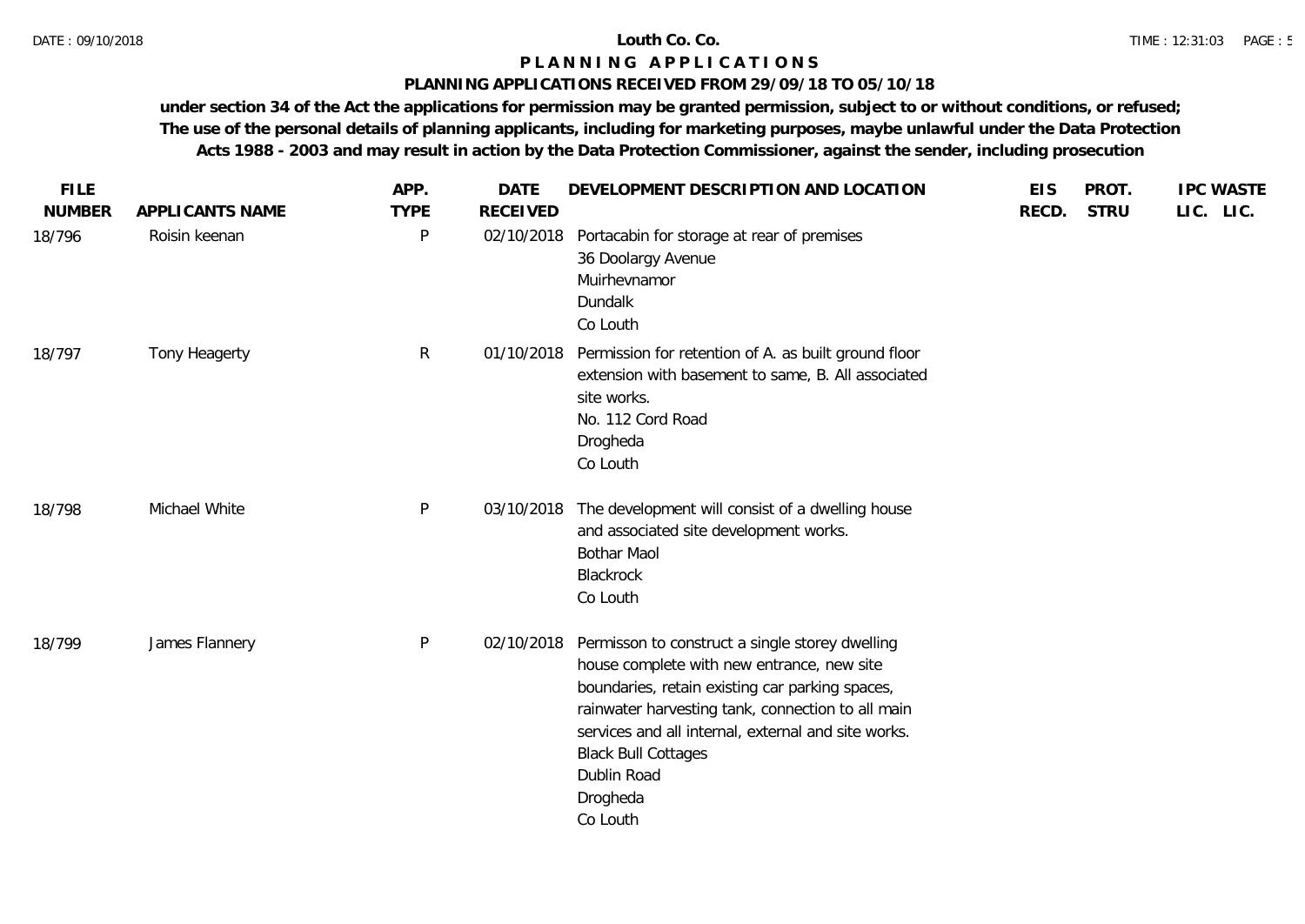### **PLANNING APPLICATIONS RECEIVED FROM 29/09/18 TO 05/10/18**

| <b>FILE</b>   |                            | APP.         | <b>DATE</b>     | DEVELOPMENT DESCRIPTION AND LOCATION                                                                                                                                                                                                                                                                                                                                                                                                                                                                                | <b>EIS</b> | PROT.       | <b>IPC WASTE</b> |
|---------------|----------------------------|--------------|-----------------|---------------------------------------------------------------------------------------------------------------------------------------------------------------------------------------------------------------------------------------------------------------------------------------------------------------------------------------------------------------------------------------------------------------------------------------------------------------------------------------------------------------------|------------|-------------|------------------|
| <b>NUMBER</b> | APPLICANTS NAME            | <b>TYPE</b>  | <b>RECEIVED</b> |                                                                                                                                                                                                                                                                                                                                                                                                                                                                                                                     | RECD.      | <b>STRU</b> | LIC. LIC.        |
| 18/800        | <b>Breige Tuite</b>        | P            | 04/10/2018      | The developmen will consist of; a) The demolition of<br>the existing single storey house and garage. b) The<br>construction of 4 no. 3bedroom 3-storey terrace<br>houses, inclusive of all associated, dormers, roof<br>lights, drainage, and bin stores. c) The provision of<br>4 no. vehicular and pedestrian access gates from<br>Kearney's Lane and parking for 4 no.cars and 4 no.<br>bicycles spaces. d) All associated landscaping and<br>site works.<br>Kearney's Lane<br>Blackrock<br>Co Louth<br>A91 P7FT |            |             |                  |
| 18/801        | Hallscotch Venture Limited | P            | 04/10/2018      | Permission for: Change of use of the existing upper<br>mall retail units (1.8, 1.9 & 1.10) to 5 screen cinema<br>with ancillary hospitality area, including food area<br>and wine bar, and external signage.<br>Scotch Hall Shoppiing Centre<br>Marsh Road<br>Drogheda<br>Co Louth                                                                                                                                                                                                                                  |            |             |                  |
| 18/802        | Hardev Sirpal              | $\mathsf{R}$ | 04/10/2018      | The development consists of a single storey flat<br>roofed shed of timber construction as a replacement<br>for a similar shed in the same location in the rear<br>yard of the premises.<br>35 Park Street<br>Dundalk<br>Co Louth<br>A91 C4A6                                                                                                                                                                                                                                                                        |            |             |                  |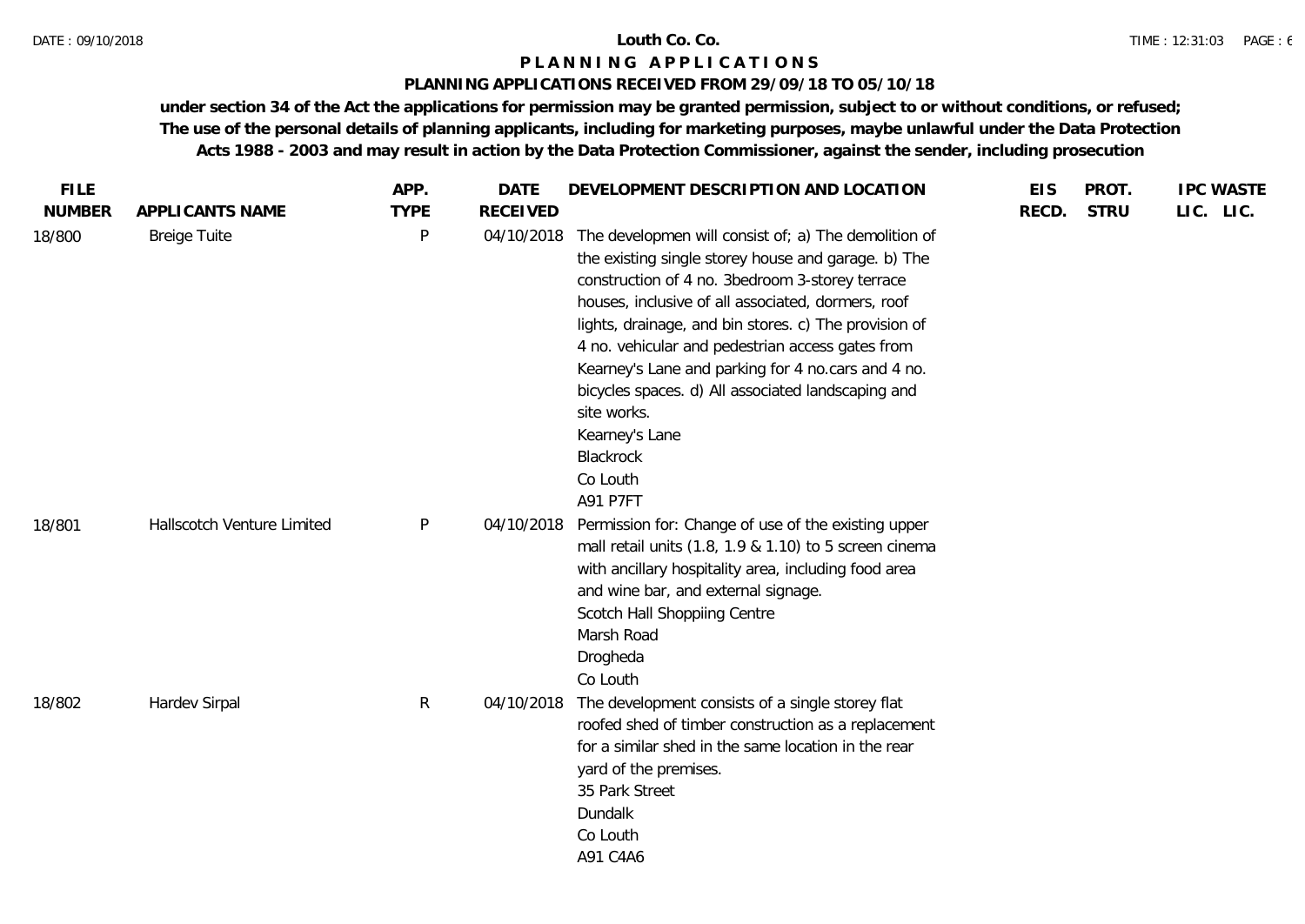### **PLANNING APPLICATIONS RECEIVED FROM 29/09/18 TO 05/10/18**

| <b>FILE</b>   |                       | APP.         | <b>DATE</b>     | DEVELOPMENT DESCRIPTION AND LOCATION                                                                                                                                                                                                                                                                                     | <b>EIS</b> | PROT.       | <b>IPC WASTE</b> |
|---------------|-----------------------|--------------|-----------------|--------------------------------------------------------------------------------------------------------------------------------------------------------------------------------------------------------------------------------------------------------------------------------------------------------------------------|------------|-------------|------------------|
| <b>NUMBER</b> | APPLICANTS NAME       | <b>TYPE</b>  | <b>RECEIVED</b> |                                                                                                                                                                                                                                                                                                                          | RECD.      | <b>STRU</b> | LIC. LIC.        |
| 18/803        | Drogheda Port Company | P            | 04/10/2018      | The development will consist of permission for a<br>development consisting of cellular vertical storage<br>units for bulk materials, together with associated site<br>development works.<br>Tom Roes Point<br><b>Baltray Road</b><br>Drogheda<br>Co Louth                                                                |            |             |                  |
| 18/804        | Paddy Dwyer           | $\mathsf{P}$ | 04/10/2018      | The develoment will consist of the following: 1.<br>Change of use from existing office space to a<br>1-bedroom apartment on the second floor of<br>existing building along with internal alterations 2.<br>New protected lobby to first floor 3. All associated<br>site works.<br>11 Shop Street<br>Drogheda<br>Co Louth |            |             |                  |
| 18/805        | Gerard Campbell       | $\mathsf{R}$ | 04/10/2018      | Retention permission for elevation changes<br>comprising of ground floor window to front of<br>existing dwelling.<br>5 St. Ronan's Terrace<br>Dundalk<br>Co Louth                                                                                                                                                        |            |             |                  |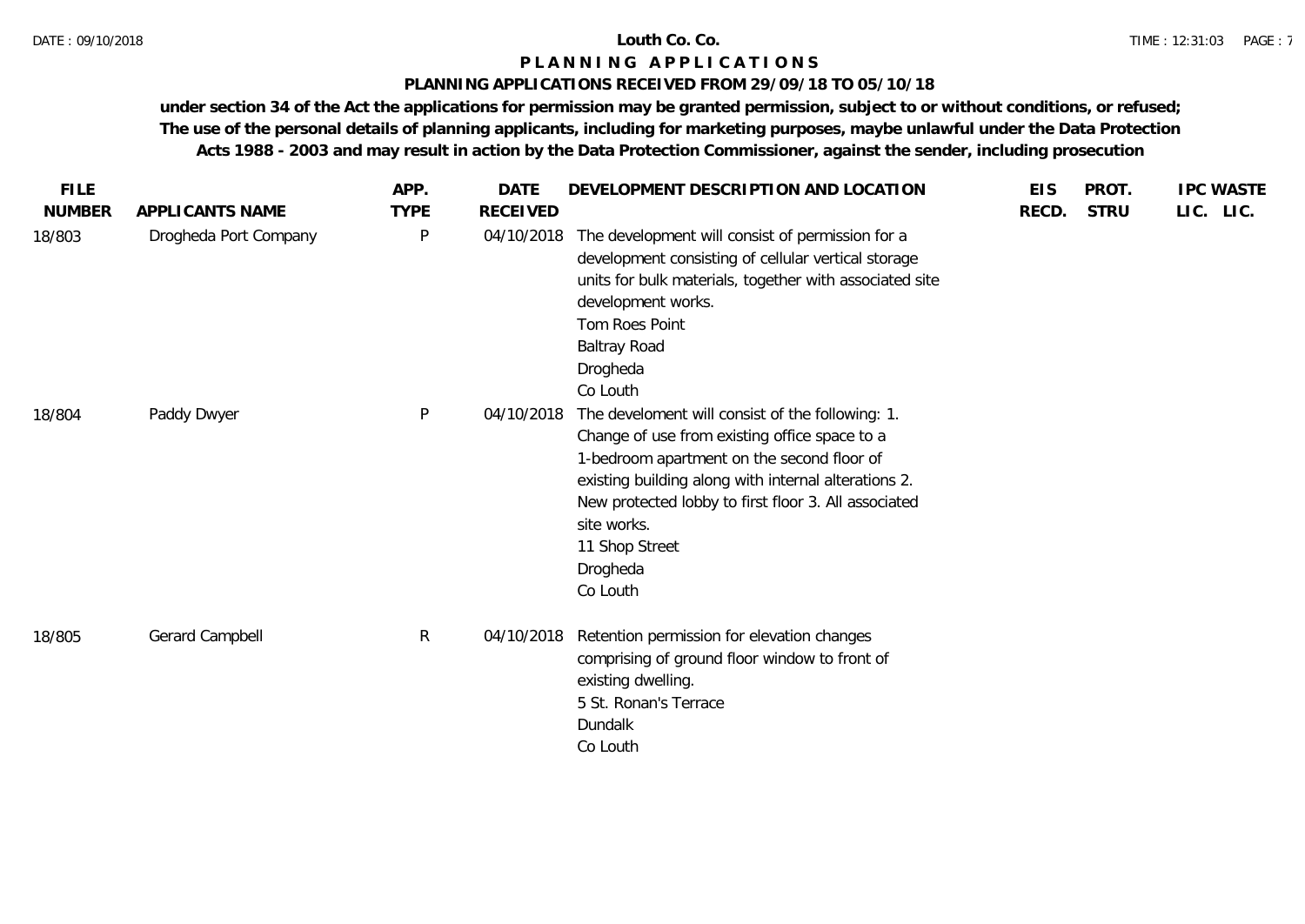## **PLANNING APPLICATIONS RECEIVED FROM 29/09/18 TO 05/10/18**

| <b>FILE</b><br><b>NUMBER</b> | APPLICANTS NAME    | APP.<br><b>TYPE</b> | <b>DATE</b><br><b>RECEIVED</b> | DEVELOPMENT DESCRIPTION AND LOCATION                                                                                                                                                                                                                                                                                                                                                                                                                                                                                     | <b>EIS</b><br>RECD. | PROT.<br><b>STRU</b> | <b>IPC WASTE</b><br>LIC. LIC. |
|------------------------------|--------------------|---------------------|--------------------------------|--------------------------------------------------------------------------------------------------------------------------------------------------------------------------------------------------------------------------------------------------------------------------------------------------------------------------------------------------------------------------------------------------------------------------------------------------------------------------------------------------------------------------|---------------------|----------------------|-------------------------------|
| 18/806                       | Stephen Powell     | $\mathsf{R}$        | 05/10/2018                     | The development consists of (1) The retention of<br>changes to the facade of the dwellinghouse<br>comprising a new external door and the replacement<br>of a window, (2) The retention of additional floor<br>area within the dwellinghouse at first floor level<br>comprising the flooring of a previously void area, (3)<br>The rentention of a single storey building, (4) The<br>retention of a detached building as constructed and<br>converted from garage use to a detached granny flat.<br>Ballybailie<br>Ardee |                     |                      |                               |
|                              |                    |                     |                                | Co Louth                                                                                                                                                                                                                                                                                                                                                                                                                                                                                                                 |                     |                      |                               |
| 18/807                       | Michelle Caffrey   | R                   | 05/10/2018                     | Permission sought for the following: Retention of<br>side extension to dwelling built to ground floor level<br>and permission for completion of same and all<br>associated site works.<br>Kilpatrick<br>Ardee<br>Co Louth                                                                                                                                                                                                                                                                                                |                     |                      |                               |
| 18/808                       | Christine O'Hanlon | $\mathsf{P}$        | 05/10/2018                     | Permission for a new dwelling house detached<br>domestic garage, septic tank and percolation area<br>and all associated siteworks.<br>Irish Grange<br>Carlingford<br>Co Louth                                                                                                                                                                                                                                                                                                                                            |                     |                      |                               |
|                              |                    |                     |                                |                                                                                                                                                                                                                                                                                                                                                                                                                                                                                                                          |                     |                      |                               |